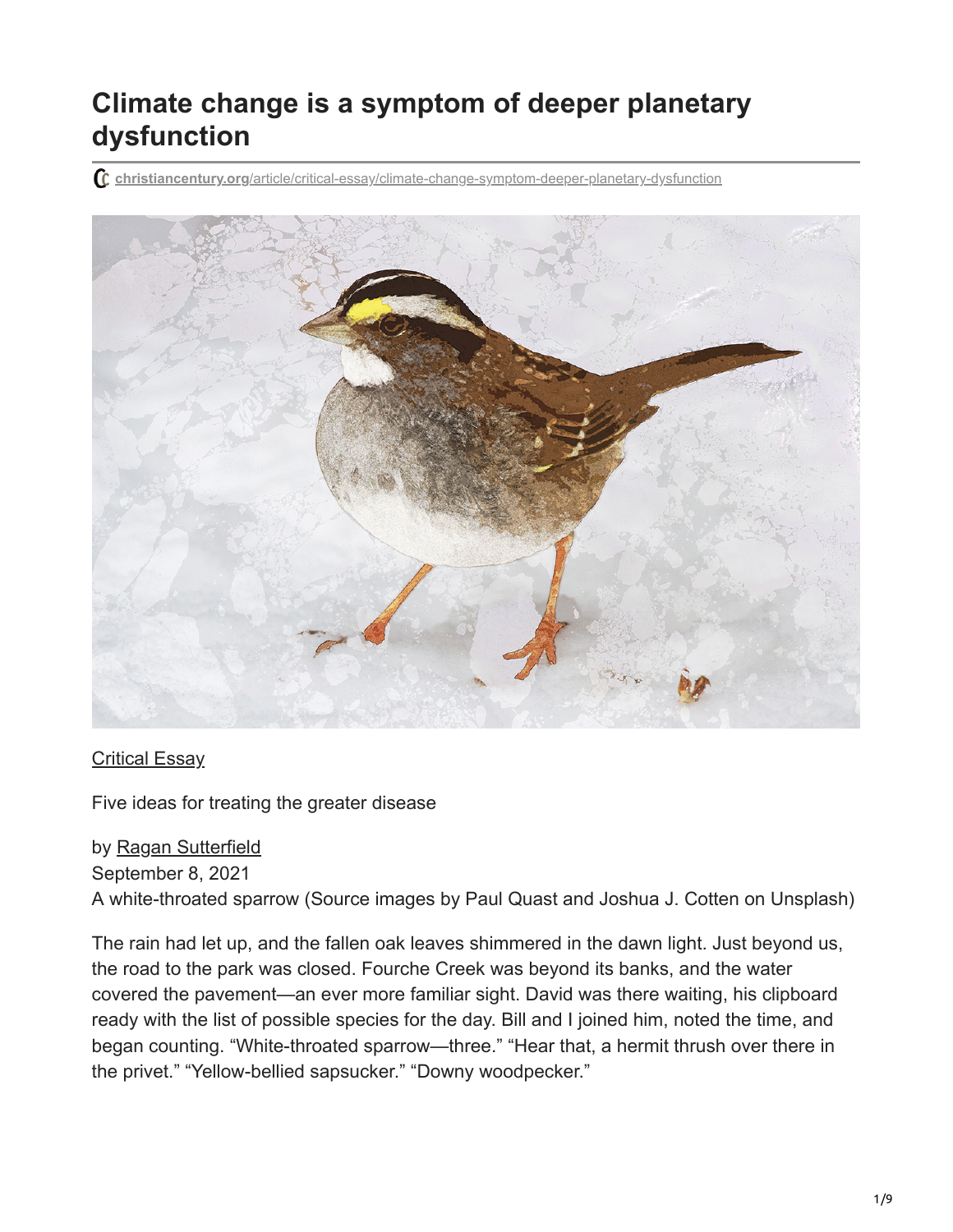

## **Ragan Sutterfield**

Ragan Sutterfield is associate rector of Christ Episcopal Church in Little Rock, Arkansas. His most recent book is *Wendell Berry and the Given Life.*

## [See All Articles](https://www.christiancentury.org/contributor/ragan-sutterfield)

This was the beginning of the Christmas Bird Count, an annual tradition for 120 years. Teams like ours would be traveling through count circles around the country to gather data about American birds. Data from counts like these are what led scientists to deliver a startling headline in 2019: we now have 3 billion fewer birds in North America than we did before 1970, a 29 percent decline.



## **[Sep 22, 2021 issue](https://www.christiancentury.org/issue/sep-22-2021)**

For us birders, the news was disturbing but not surprising. There is an increasing sense of bio-paucity, a realization that our encounters with the natural world are impoverished. While watching birds can still yield exciting finds and abundant beauty, what I see in this part of Arkansas is only a fragment of what the Quapaw people saw when they lived here at the time of colonial encounter. Nationwide, the birds we see today are a fragment of what ornithologist Frank Chapman saw when he first proposed the Christmas Bird Count in 1900.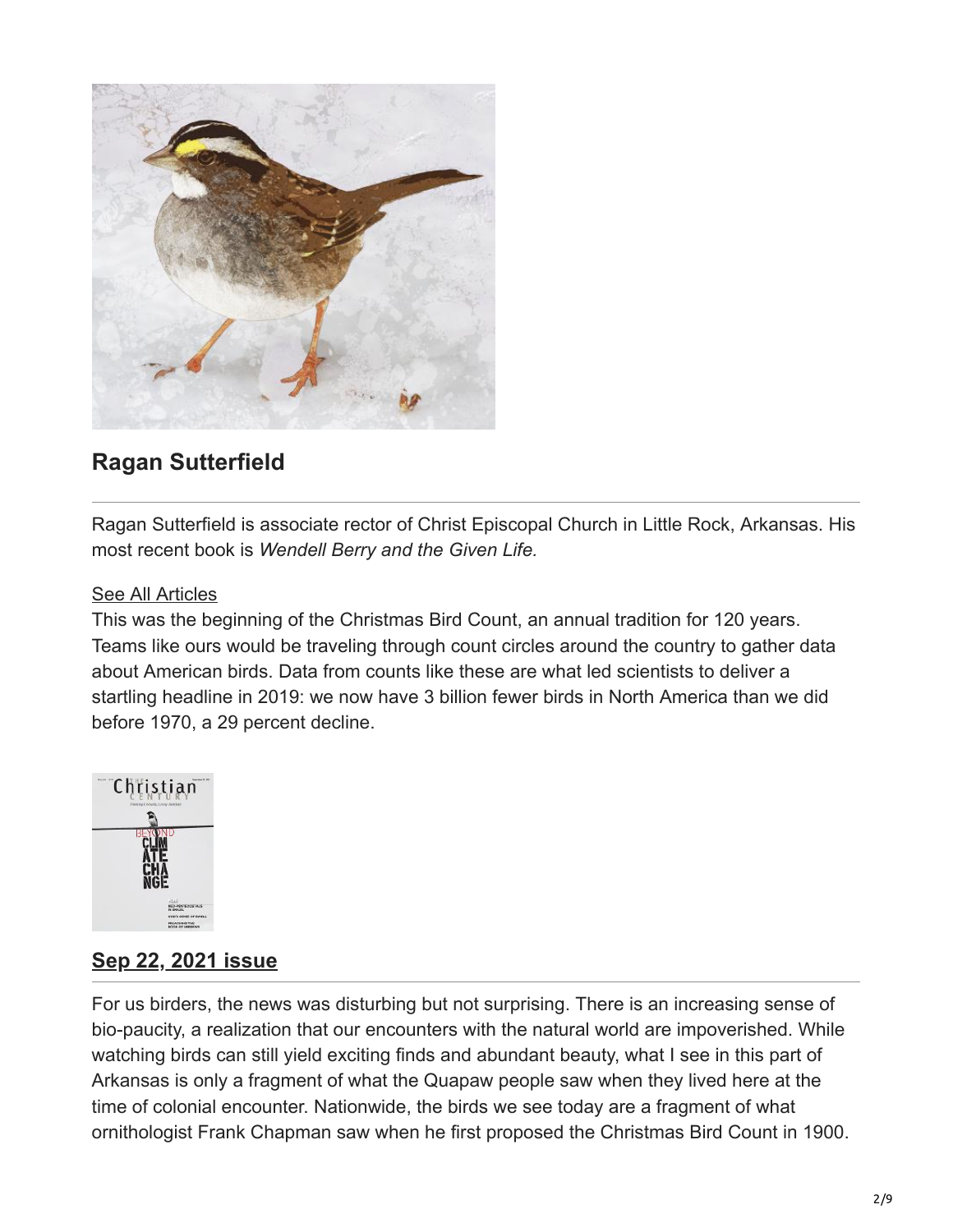This decline is caused by a wide variety of factors, all born from the industrial domination of life on the planet. Habitat degradation and loss is the largest one. Many of the most threatened species are grassland birds that had a more comfortable coexistence with the smaller farms of past generations than with the megafarms that have dominated since the 1970s. Forests have suffered declines, too, both from logging and from urban sprawl. Domestic cats allowed to roam freely are another major threat to birds, one closely linked to habitat loss; they kill more than 2.6 billion birds in North America each year. Windows, cars, and collisions with industrial structures combine to kill another billion. Hanging over all of these causes is the climate crisis, with its raging wildfires, eroding shorelines, droughts, and floods—all of which harm already fragile ecosystems.

Now that I've brought up the term *climate*, it would be easy to pivot to a prescribed course of action that involves solar panels, electric cars, and enacting the Green New Deal. But while the climate crisis is a real and existential threat to the flourishing life of the planet, the problem birds face points us to a deeper crisis—one that won't be solved by a transition to clean energy. To borrow a concept from family therapy, the climate crisis is the identified patient of our planetary dysfunction.

The identified patient is the sign of a larger problem beneath, what psychiatrist R. D. Laing calls "a wider network of extremely disturbed and disturbing patterns." Diagnosing this patient and solving their presenting problem is important, but it won't alleviate the underlying systems of dysfunction. Addressing the climate crisis is critical—but it won't end the dysfunction of industrial civilization, the assault of human avarice on the diverse life of the planet.

Birders look at a concrete aspect of the whole. In some ways, this provides a better grasp of our situation than those interested only in carbon counts. It's hard to pay attention to birds without beginning to pay attention as well to plants, insects, water, and other components in the many webs of life. I once received an email from the American Bird Conservancy urging action to stop a particular plan to develop clean energy projects on public lands because the plan bypassed environmental review and failed to address the impact on habitats. Birders know that to fix the climate crisis under the current industrial model will not end threats to the wild world we hold dear so much as alter them.

Christians worship a God who cares for the fall of each sparrow. We should be concerned that there are now far fewer sparrows in North America than in 1970, that the beautiful, orange-faced saltmarsh sparrow is vulnerable to extinction because of habitat loss from coastal development and climate-driven sea level rise. We should be concerned about the fall of a white-throated sparrow that collided with a glassy skyscraper or a song sparrow that fell victim to a loose cat, prowling the woodland edge of a new suburban neighborhood. In our concern, we should recognize the systemic pathology of industrial civilization that has brought us to a crisis with the climate. We need reconciliation with the whole, not just a solution for the identified patient.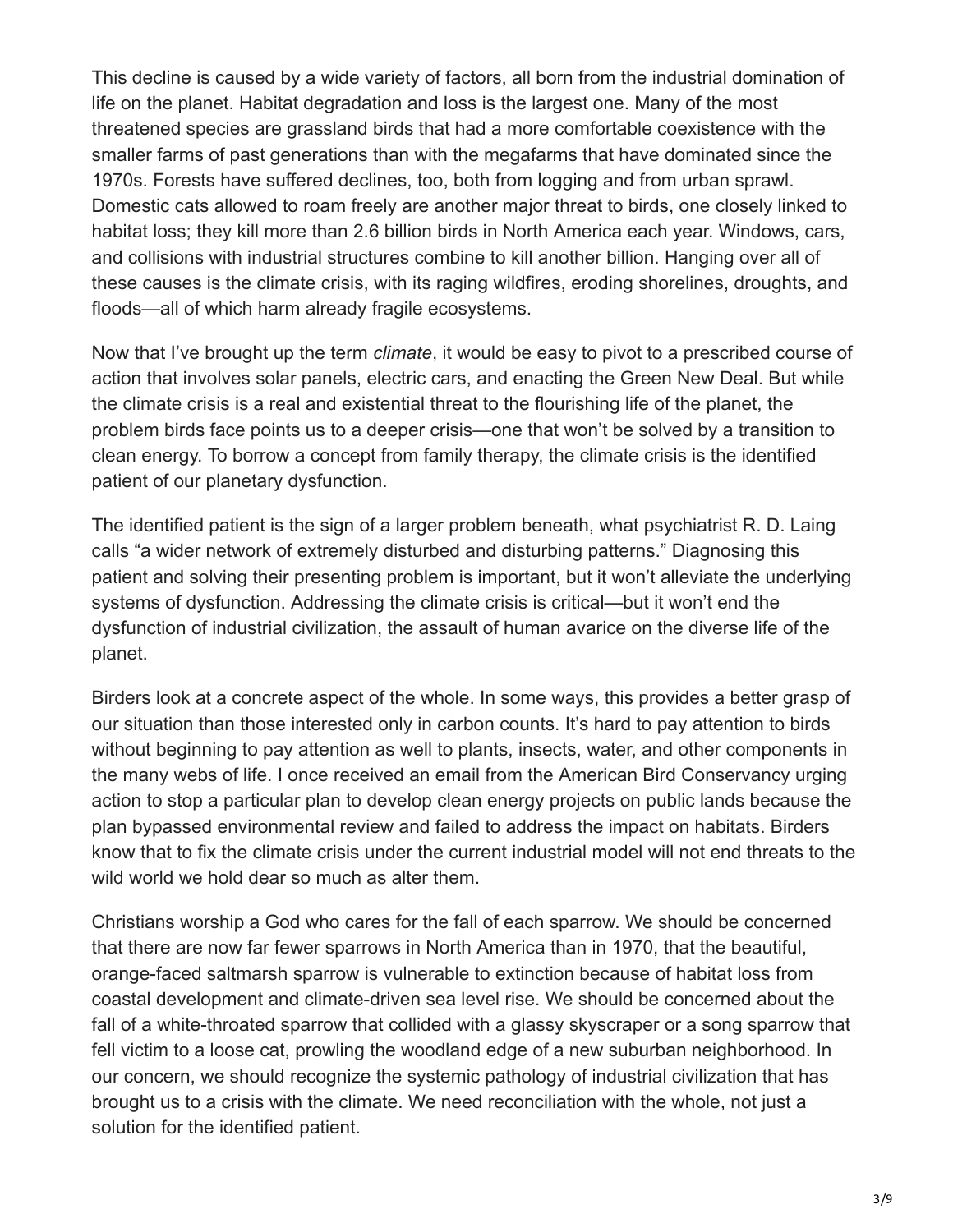Addressing the climate crisis is critical. But it won't end the assault on the life of the planet.

It isn't an either/or question. When a teenager is addicted to drugs, we can send them to rehab while also acknowledging that they might not be the source of family dysfunction. We should seek to end fossil fuel use, divest our assets from companies that promote it, and invest in clean energy. We should replace our gas guzzlers with more efficient vehicles. We should quit flying whenever we have the whim to go someplace—we should make longdistance travel rare. We should do many of the things that have been promoted as responses to our climate crisis.

But in all of this we must be under no illusions that this will mean the reconciliation of human life with the whole of creation. Solar panels on every church rooftop will not be the healing we need.

Instead, as with so many aspects of our broken world, the real healing of injustice comes through a long walk of humble mercy and the repentance that means changed hearts and lives. If the church is going to take seriously the fall of three billion birds and all that means, then we must seek the life of conversion that our discipleship demands of us.

This can be overwhelming. It is far easier to simply drive an electric car and hope Amazon figures out a better way to ship packages. But this will not move us toward the reality of God's reign, in which each sparrow is cared for and counted. We need practices that we can begin now, in our homes and churches and communities—practices that, when enacted with grace and imagination, open the way for a different reality to begin to grow within the ruins of the world as it is.

"We will not be saved by our money, our weapons, or our technological virtuosity," writes Eugene McCarraher. "We might be rescued by the joyful and unprofitable pursuits of love, beauty, and contemplation." Here are five groups of practices that I hope will invite us into such love, beauty, and contemplation—and cultivate the possibility for the healing of the earth to begin in our parishes and neighborhoods.

**Withdrawal.** Writer Paul Kingsnorth has been one of the leading critics of what passes for environmentalism these days. In his essay "Dark Ecology," he argues for withdrawal as a better stance than engagement in wrongheaded action. "Withdraw not with cynicism," he writes. "Withdraw so that you can allow yourself to sit back quietly and feel, intuit, work out what is right for you and what nature might need from you. . . . Withdraw because action is not always more effective than inaction. . . . All real change starts with withdrawal."

The call to withdraw should be a familiar one to Christians. Ours is a faith formed by wandering in the wilderness, guided by a Savior who often withdrew from the crowds to listen to God in the desert. The theology and practice of the church were formed in the wilderness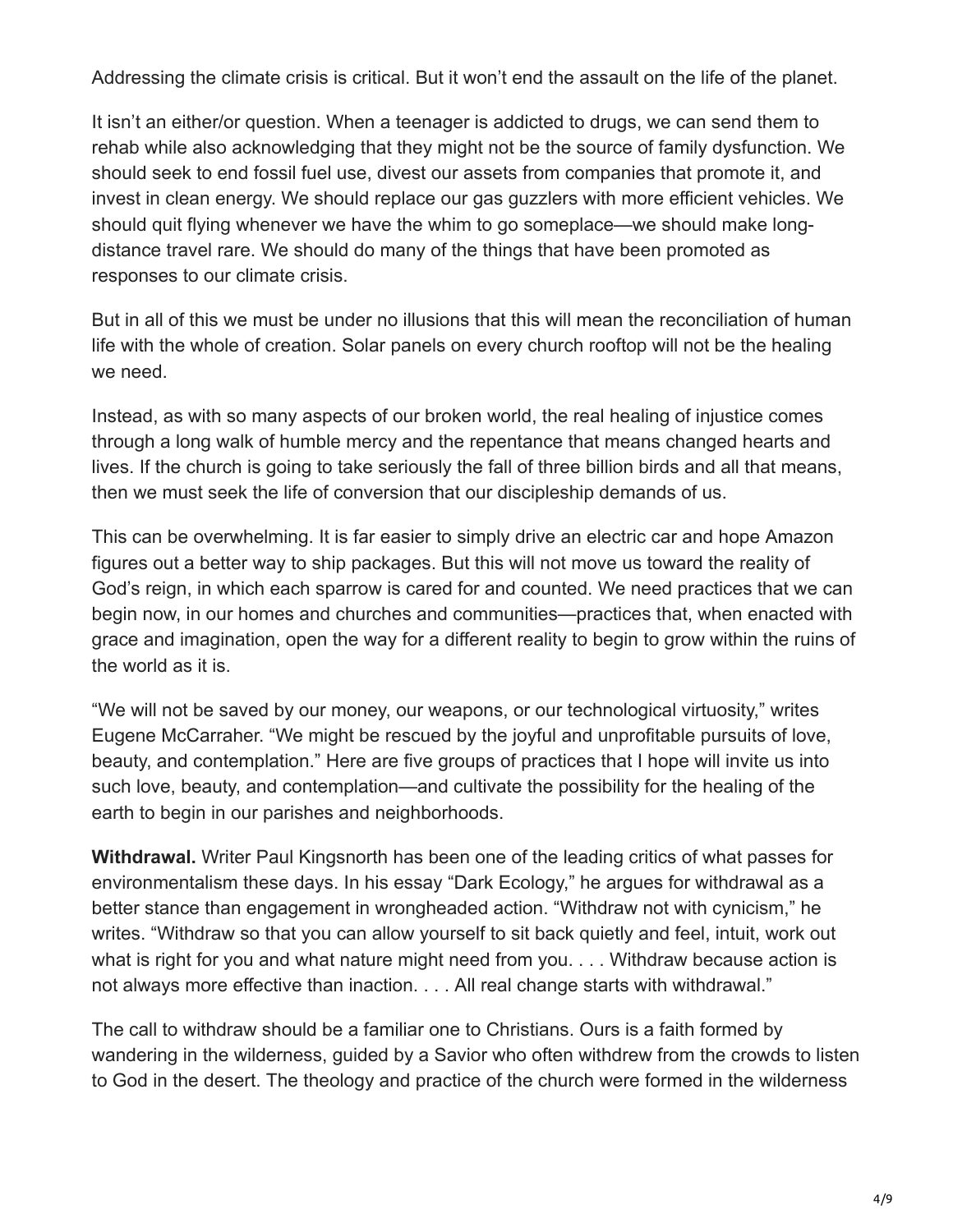experience of early monastics, who left behind the troubles of a failing empire to hear again the truth of what God was doing in the world. We need withdrawal in order to develop the reservoirs for action and to get the perspective necessary to see the right action to take.

The real healing of injustice comes through a long walk of humble mercy and repentance.

In this time of unknowing in the face of ecological crisis, we should recover the ancient practices of silence and stillness, sabbath and solitude. Many of us have engaged with these practices in the space offered by the COVID-19 pandemic, but the pull to "return to normal" is strong. The church should be a place of resistance to the normal, a space where action is not prized over stillness, where the appropriate response is always grounded in the quiet of discernment and prayer. We need to become a people who act from the assurance of God's love and sovereignty rather than from the anxiety of the failing powers of the world.

We also have to recognize the peril of action that is not coupled with the reservoirs of contemplation. Ivan Illich has been one of the church's best teachers on this. In his speech "To Hell with Good Intentions," he offered the following warning to Catholic young adults who had come to Latin America to improve the lives of the poor. It can also serve as a challenge to those of us set on "solving" the climate crisis:

I am here to suggest that you voluntarily renounce exercising the power which being an American gives you. I am here to entreat you to freely, consciously, and humbly give up the legal right you have to impose your benevolence. . . . I am here to challenge you to recognize your inability, your powerlessness, and your incapacity to do the good which you intended to do. . . . Come to look, come to climb our mountains, to enjoy our flowers. Come to study. But do not come to help.

To study, to look and pay attention, to climb mountains and enjoy flowers— these are among the key activities of our withdrawal. When we engage them, we will begin to pay attention, at least, to what we are losing. And when we do act, it will not be from the heights of abstract power but from the ground of humble grace.

**Geography.** There has been a growing conversation, cultivated by scholar and activist Ched Myers, about a set of disciplines called watershed discipleship. This is a way of placing our faith, incarnating it within the "basin of relations" that is our local watershed.

A watershed is an ecological space linked by a fundamental requirement of life: water. Each of us lives in a watershed, and turning our attention to the relationships born from our streams and rivers and lakes could be a way for us to begin to care for our nonhuman neighbors, providing them safe harbor.

As churches, when we begin to become disciples of our watersheds, we ask the question: Where are we? This is a question of geography but also ecology. While the placement of solar panels on a rooftop requires some knowledge of the orientation of our buildings, the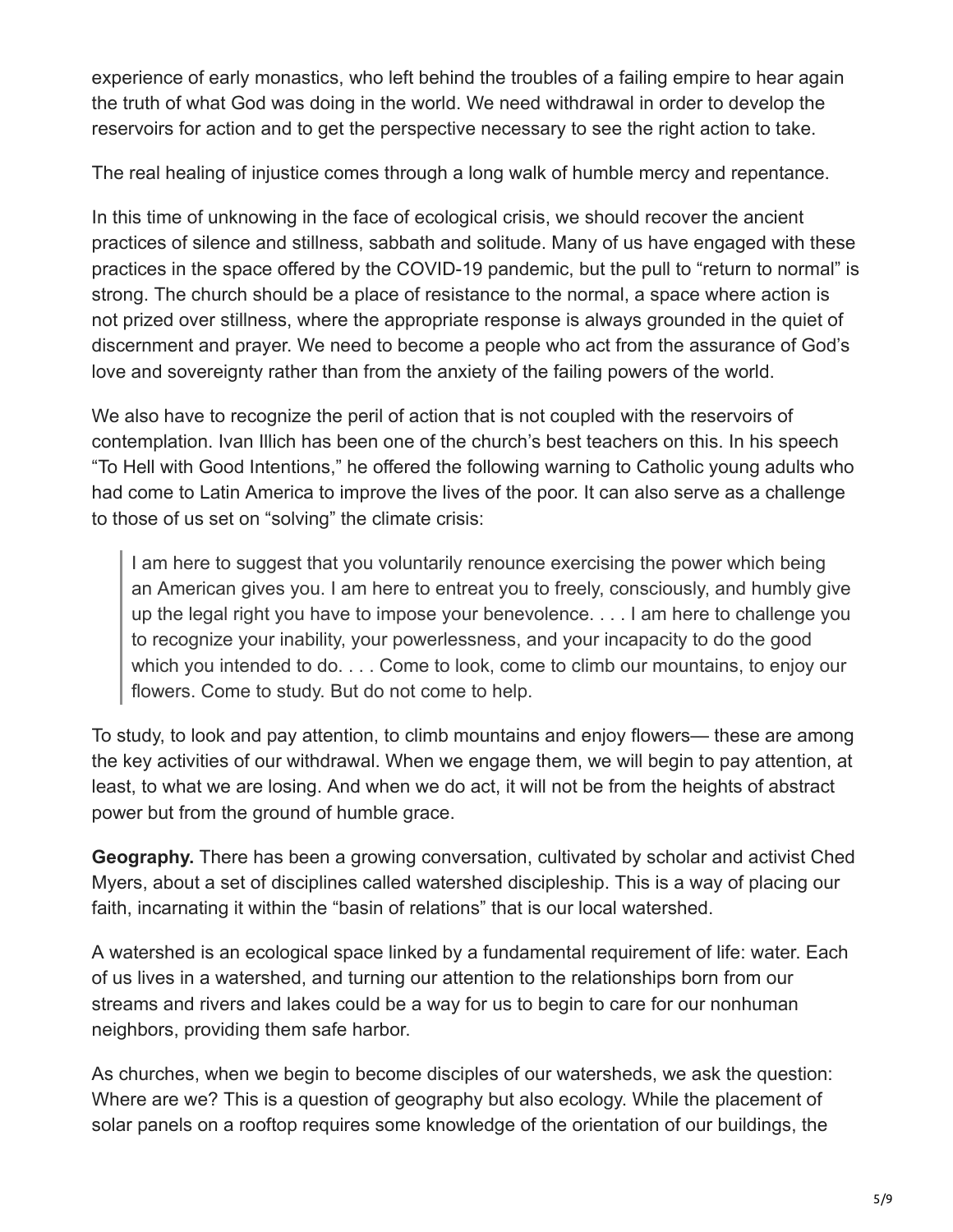questions of watershed discipleship ask us to journey much farther into the depths of our place.

Cornerstone United Methodist Church in Naples, Florida, asked the question of where they are and discovered that they are in the Corkscrew Swamp watershed, a critical area for wading birds. Their youth group began to make regular visits to a local Audubon preserve to learn about the ecosystems that make up the area. This guided the congregation into a different relationship with their place and a different way of being the presence of Christ in their community than any abstracted carbon-reducing activity would. And if they were to get solar panels, it would change the reason for such action—away from decontextualized carbon cutting and toward the love of their particular ecological neighbors.

In my Episcopal diocese, several churches have sent church members to undergo our local master naturalist training program. The aim is that these parishioners will then bring that knowledge back to the community and help guide us into living in our ecological neighborhood.

**Sanctuary.** The idea of sanctuary has a rich tradition in the church and has found new life in the practice of providing safe harbor for immigrants. This concept can be extended to the nonhuman world through the creation of micro refuges for our wild neighbors. Entomologist Douglas Tallamy's books *Bringing Nature Home* and *Nature's Best Hope* are compelling guides to how we can transform our human landscapes to become better hosts for wildlife. Fundamental to this is replanting our landscapes with native plants that host diverse insect populations. (Many insects, especially caterpillars, cannot eat non-native plants.) Insects are foundational to our ecosystems, and much of the loss of wildlife such as birds is a result of the drastic loss of insects.

What if churches ripped out their lawns and parking lots, replanting their landscapes with native plants? Not only would these plants be more resilient to the climatic changes upon us, they would also provide habitat and food to creatures squeezed by development and the pressures of our changing climate. (The Audubon Society's Plants for Birds resource includes a helpful tool for finding beneficial native plants for your zip code.)

The church has a unique role to play in the cultivation of a new way of living as creatures.

The provision of refuges for the creatures that live in our watersheds can extend well beyond our churchyards. Coffee is an unofficial sacrament in most churches, and with the right coffee we could be preserving the lives of many species, including the neotropical birds that nest in North America during the summer and spend their winters in the coffee-growing regions of Latin America. When coffee is grown under native shade trees it preserves the multistory structures of tropical forests and provides important habitat. The Smithsonian Migratory Bird Center has a certified bird-friendly coffee program, with a number of roasters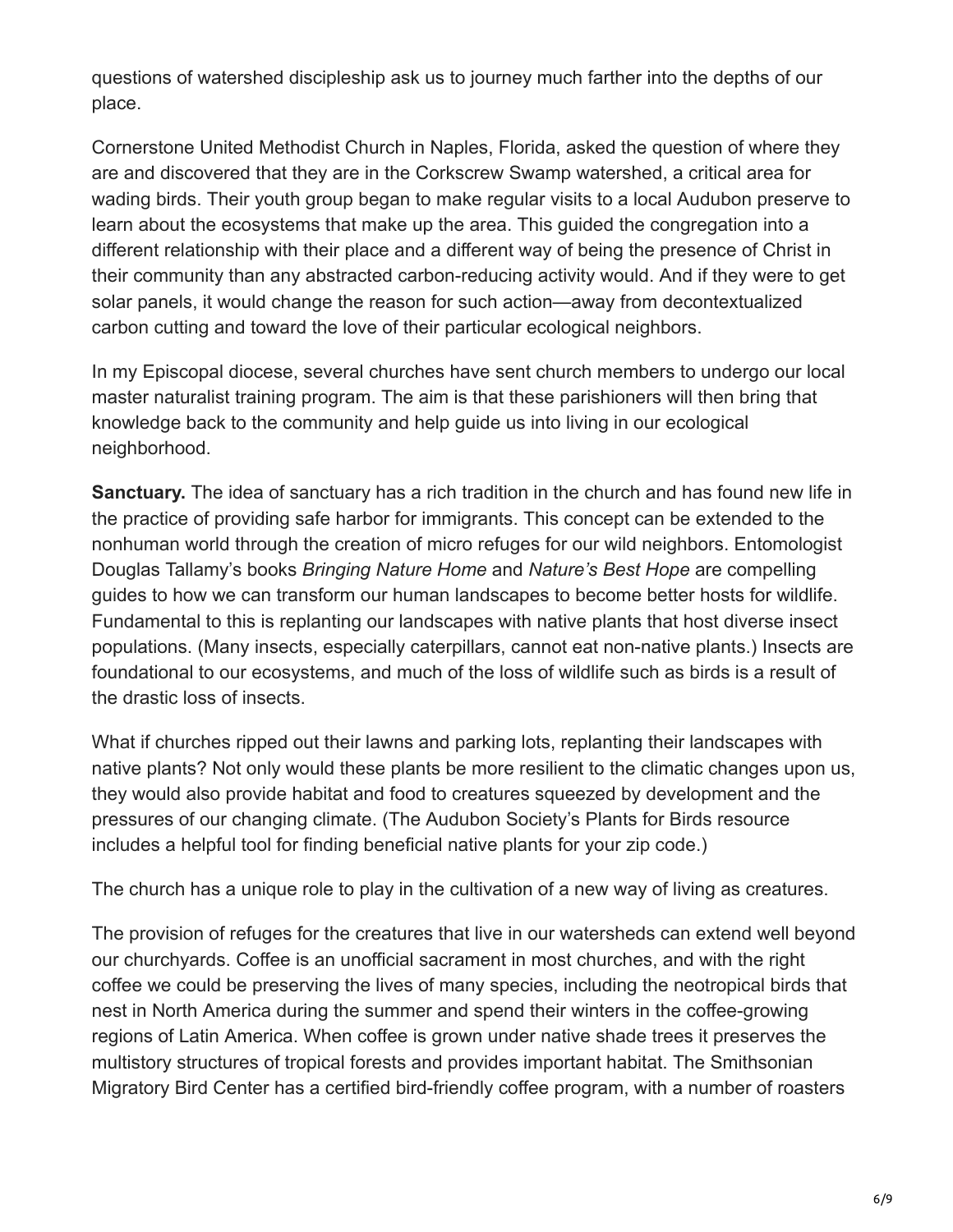to choose from. What if churches in North America partnered with churches in Latin America to preserve the habitat of the birds they share? It could be an important ecclesial and ecological connection.

**Skill sharing.** Our church communities have the opportunity to do more than simply preserve habitats or become refuges for the wildlife of our watersheds. We can also get our hands dirty by becoming centers where we learn practices and skills for the world ahead of us.

"We must achieve the character and acquire the skills to live much poorer than we do," writes Wendell Berry. "We must waste less. We must do more for ourselves and each other." Our churches could be places to acquire both the character and the practical skills for our time of ecological crisis. Such skill learning is a wonderful opportunity for intergenerational exchange. I was once a part of a series of workshops on canning vegetables that was filled with young people and taught by a woman in her 80s with a lifetime of practice. As we recover the arts of mending and repairing, of growing and cooking, we can turn again to the wisdom of our elders.

Skill sharing can also be a wonderful opportunity for outreach. In many communities skill swaps are regular events, and churches could easily become sites for local skill swaps that need space. Another concept along these lines is the old idea of the grange. Granges were once community centers in agricultural places where people could share resources and tools. What if churches could be granges that provide tools and resources for communities transitioning into a more sustainable way of life?

The church itself also has the potential to share and cultivate soft skills that will be critical for the age of ecological crisis into which we are moving. In a world where food may be scarce and tribalism rampant, the church should be a place that preserves the skills of humane conversation and community. As C. Christopher Smith writes in *How the Body of Christ Talks*, "conversation is at the very heart of our being, as humans created in the image of the Triune God, who exists as a conversational community." Churches, which embody and teach this truth, should be places where substantive and critical conversation takes place in a context guided by silence and listening, open always to the insight of the other. Such careful conversation, built in the context of our common life, could offer real hope and help to a world that does not know how to be together but will need to be united in order to maintain the goods of humane and creaturely life into the future.

**Mercy.** A world in the midst of ecological crisis is a world in need of mercy and compassion. The tradition of the corporal works of mercy, based on Matthew 25, offers an important set of actions for any church that hopes to respond faithfully to its neighbors, human and otherwise, in a time of climate chaos. The work of feeding the hungry, giving drink to the thirsty, clothing the naked, caring for the sick, housing the homeless, visiting the prisoner, and burying the dead should be engaged with a renewed imagination as we move into the time now upon us.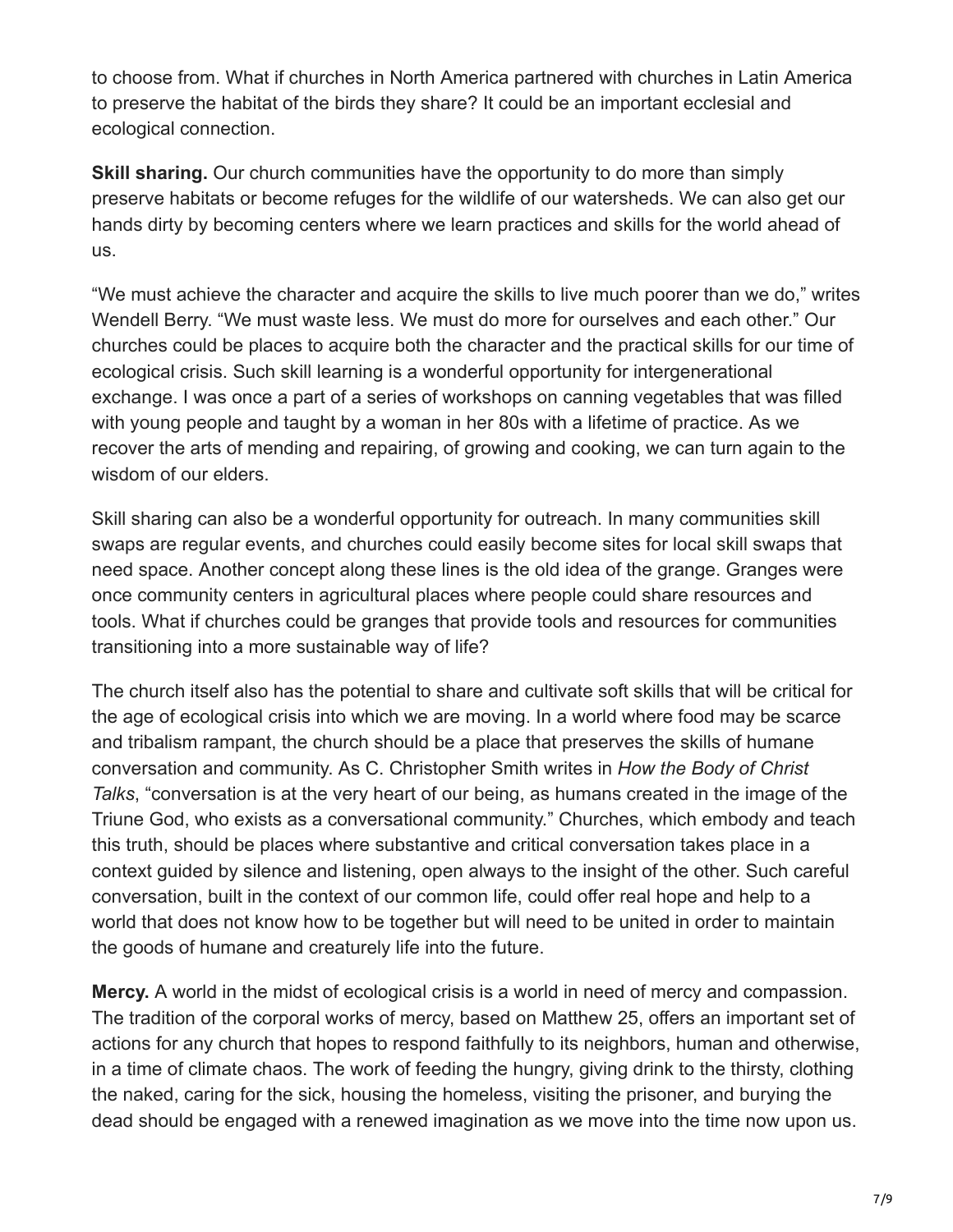What, for instance, does offering water mean in a time of drought and polluted streams? What does housing the homeless mean for both climate refugees and wild creatures who are left without habitat? These are questions we should ask as we engage in the works of mercy in a time of planetary crisis. The Ekklesia Project has created a helpful resource (which I coauthored) to begin this work with its pamphlet "Embodying Care: The Works of Mercy and Care of Creation."

The years ahead will be critical to the future of the life we have known on our planet. We need energy transitions, infrastructure changes, and much of what has become the standard response to the climate crisis. But that crisis is only a symptom of a disease that goes to the heart of the human relationship with creation. We must cut all of the carbon we can as quickly as we can. But we should seek to do so within a frame of healing the whole, of exorcising the demons of our dominion made manifest in industrial civilization. We should not build windmills at the expense of migrating birds. We should not trade carbon pollution for lithium waste. The world should suffer no more from human life beyond its creaturely limits.

The church has a unique and important role to play in the cultivation of a different way of living as creatures within the whole of creation. Such work carried out humbly, on a humane scale, can be meaningful and rich, even if it does not solve all the problems we've wrought. The world, after all, is God's to save, and our own attempts to play God have been part of our problem. Our call is to love and care for our neighbors within our limits. This is work enough for those who engage it fully—and for some corners of creation, it can make all the difference.

A few weeks after the Christmas Bird Count that wet winter, I went birding with Bill from my bird count team. Bill is in his 80s and has been birding since he was a teen. He has seen the decline of many species, the changing range maps of others; he has witnessed the impoverishment of the natural world as well as its grace.

That day we hoped to find a whooping crane that had been spotted at a nearby wildlife refuge. Whooping cranes once numbered in the tens of thousands in this country, but through hunting and habitat loss their population had dropped to about 22 birds by 1941. Through the care and love of a few people and the community support to make it possible, as of 2011 there were more than 400 whooping cranes in the wild.

In the midst of the refuge, we found the bird as promised—elegant with white plumes and long legs, towering over the nearby great blue herons. Here was a bird that almost became extinct, wading in a pond beside a gravel road, witness to another way for humans to live in the world. In seeing it I had some hope that even in the face of ecological crisis there are things we can do, actions we can take that will help heal the damage we have done. We can, if we come together, save one species, one fragment of woodland, one place from the march of the machine. We can learn to take care of each other, even into our deaths. We can